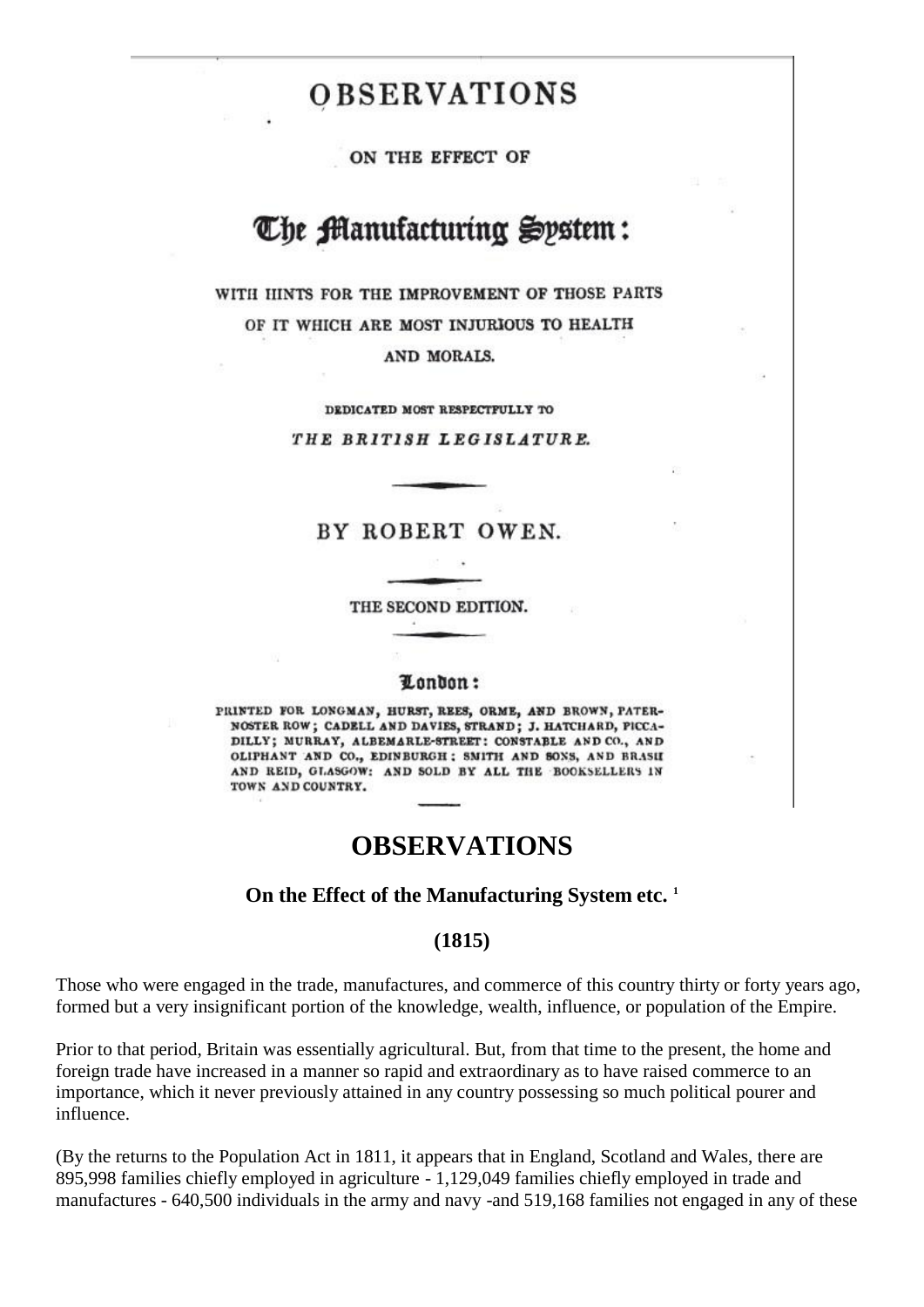employments. It follows that nearly half as many more persons are engaged in trade as in agriculture - and that of the whole population the agriculturists are about 1 to 3. )

This change has been owing chiefly to the mechanical inventions which introduced the cotton trade into this country, and to the cultivation of the cotton tree in America. The wants which this trade created for the various materials requisite to forward its multiplied operations, caused an extraordinary demand for almost all the manufactures previously established, and, of course, for human labour. The numerous fanciful and useful fabrics manufactured from cotton soon became objects of desire in Europe and America: and the consequent extension of the British foreign trade was such as to astonish and confound the most enlightened statesmen both at home and abroad.

The immediate effects of this manufacturing phenomenon were a rapid increase of the wealth, industry, population, and political influence of the British Empire; and by the aid of which it has been enabled to contend for fiveand-twenty years against the most formidable military and immoral power that the world perhaps ever contained.

These important results, however, great as they really are, have not been obtained without accompanying evils of such a magnitude as to raise a doubt whether the latter do not preponderate over the former.

Hitherto, legislators have appeared to regard manufactures only in one point of view, as a source of national wealth.

The other mighty consequences which proceed from extended manufactures *when left to their natural progress*, have never yet engaged the attention of any legislature. Yet the political and moral effects to which we allude, well deserve to occupy the best faculties of the greatest and the wisest statesmen.

The general diffusion of manufactures throughout a country generates a new character in its inhabitants; and as this character is formed upon a principle quite unfavourable to individual or general happiness, it will produce the most lamentable and permanent evils, unless its tendency be counteracted by legislative interference and direction.

The manufacturing system has already so far extended its influence over the British Empire, as to effect an essential change in the general character of the mass of the people. This alteration is still in rapid progress; and ere long, the comparatively happy simplicity of the agricultural peasant will be wholly lost amongst us. It is even now scarcely anywhere to be found without a mixture of those habits which are the offspring of trade, manufactures, and commerce.

The acquisition of wealth, and the desire which it naturally creates for a continued increase, have introduced a fondness for essentially injurious luxuries among a numerous class of individuals who formerly never thought of them, and they have also generated a disposition which strongly impels its possessors to sacrifice the best feelings of human nature to this love of accumulation. To succeed in this career, the industry of the lower orders, from whose labour this wealth is now drawn, has been carried by new competitors striving against those of longer standing, to a point of real oppression, reducing them by successive changes, as the spirit of competition increased and the ease of acquiring wealth diminished, to a state more wretched than can be imagined by those who have not attentively observed the changes as they have gradually occurred. In consequence, they are at present in a situation infinitely more degraded and miserable than they were before the introduction of these manufactories, upon the success of which their bare subsistence now depends.

To support the additional population which this increased demand for labour has produced, it now becomes necessary to maintain the present extent of our foreign trade, or, under the existing circumstances of our population, it will become a serious and alarming evil. It is highly probable, however, that the export trade of this country has attained its utmost height, and that by the competition of other states, possessing equal or greater local advantages, it will now gradually diminish.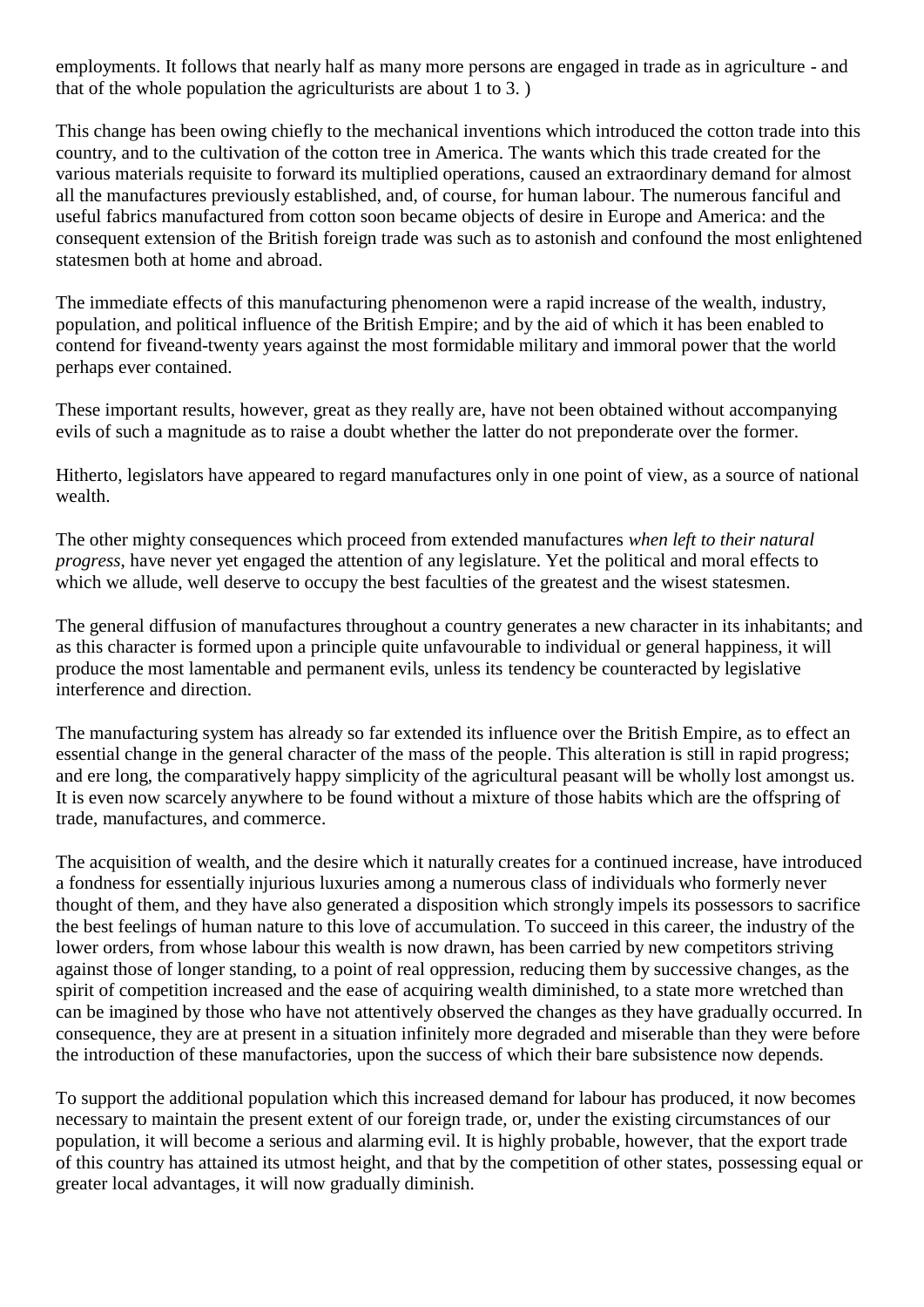The direct effect of the Corn-bill lately passed <sup>2</sup> will be to hasten this decline and prematurely to destroy that trade. In this view it is deeply to be regretted that the bill passed into a law; and I am persuaded its promoters will ere long discover the absolute necessity for its repeal, to prevent the misery which must ensue to the great mass of the people.

The inhabitants of every country are trained and formed by its great leading existing circumstances, and the character of the lower orders in Britain, is now formed chiefly by circumstances arising from trade, manufactures, and commerce; and the governing principle of trade, manufactures, and commerce, is immediate pecuniary gain, to which on the great scale every other is made to give way. All are sedulously trained to buy cheap and to sell dear; and to succeed in this art, the parties must be taught to acquire strong powers of deception; and thus a spirit is generated through every class of traders, destructive of that open, honest sincerity, without which man cannot make others happy, nor enjoy happiness himself.

Strictly speaking, however, this defect of character ought not to be attributed to the individuals possessing it, but to the overwhelming effect of the system under which they have been trained.

But the effects of this principle of gain, unrestrained, are still more lamentable on the working classes, those who are employed in the operative parts of the manufactures; for most of these branches are more or less unfavourable to the health and morals of adults. Yet parents do not hesitate to sacrifice the well-being of their children by putting them to occupations by which the constitution of their minds and bodies is rendered greatly inferior to what it might and ought to be under a system of common foresight and humanity.

Not more than thirty years since, the poorest parents thought the age of fourteen sufficiently early for their children to commence regular labour: and they judged well; for by that period of their lives they had acquired by play and exercise in the open air, the foundation of a sound robust constitution; and if they were not all initiated in book learning, they had been taught the far more useful knowledge of domestic life, which could not but be familiar to them at the age of fourteen, and which, as they grew up and became heads of families, was of more value to them (as it taught them economy in the expenditure of their earnings) than one half of their wages under the present circumstances.

It should be remembered also that twelve hours per day including the time for regular rest and meals, were then thought sufficient to extract all the working strength of the most robust adult; when it may be remarked local holidays were much more frequent than at present in most parts of the kingdom.

At this period, too, they were generally trained by the example of some landed proprietor, and in such habits as created a mutual interest between the parties, by which means even the lowest peasant was generally considered as belonging to, and forming somewhat of a member of, a respectable family. Under these circumstances the lower orders experienced not only a considerable degree of comfort, but they had also frequent opportunities of enjoying healthy rational sports and amusements; and in consequence they became strongly attached to those on whom they depended; their services were willingly performed; and mutual good offices bound the parties by the strongest ties of human nature to consider each other as friends in somewhat different situations; the servant indeed often enjoying more solid comfort and ease than his master.

Contrast this state of matters with that of the lower orders of the present day; - with human nature trained as it now is, under the new manufacturing system.

In the manufacturing districts it is common for parents to send their children of both sexes at seven or eight years of age, in winter as well as summer, at six o'clock in the morning, sometimes of course in the dark, and occasionally amidst frost and snow, to enter the manufactories, which are often heated to a high temperature, and contain an atmosphere far from being the most favourable to human life, and in which all those employed in them very frequently continue until twelve o'clock at noon, when an hour is allowed for dinner, after which they return to remain, in a majority of cases, till eight o'clock at night.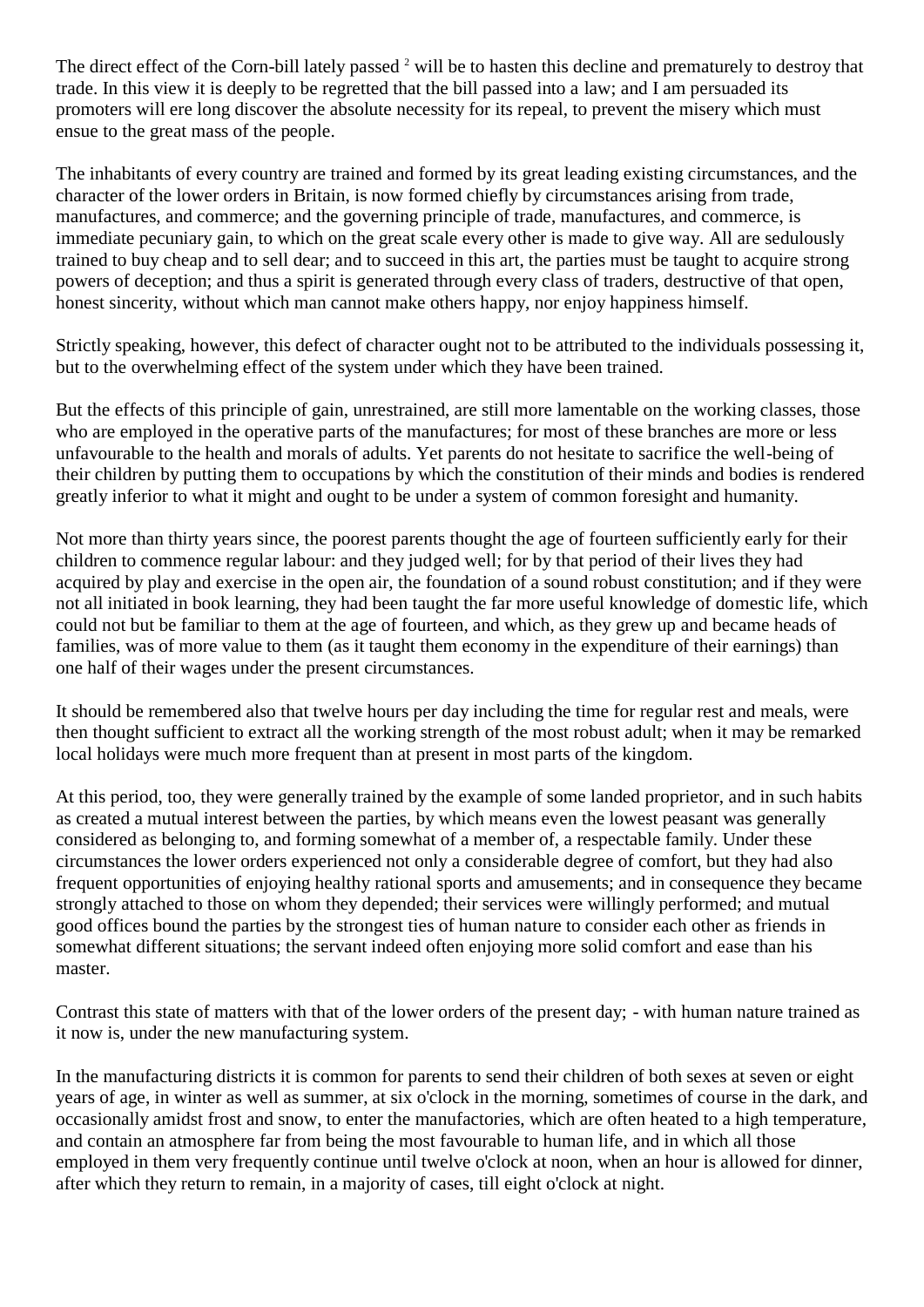The children now find they must labour incessantly for their bare subsistence: they have not been used to innocent, healthy, and rational amusements; they are not permitted the requisite time, if they had been previously accustomed to enjoy them. They know not what relaxation means, except by the actual cessation from labour. They are surrounded by others similarly circumstanced with themselves; and thus passing on from childhood to youth, they become gradually initiated, the young men in particular, but often the young females also, in the seductive pleasures of the pot-house and inebriation: for which their daily hard labour, want of better habits, and the general vacuity of their minds, tend to prepare them.

Such a system of training cannot be expected to produce any other than a population weak in bodily and mental faculties, and with habits generally destructive of their own comforts, of the well-being of those around them, and strongly calculated to subdue all the social affections. Man so circumstanced sees all around him hurrying forward, at a mail-coach speed, to acquire individual wealth, regardless of him, his comforts, his wants, or even his sufferings, except by way of a *degrading parish charity*, fitted only to steel the heart of man against his fellows, or to form the tyrant and the slave. To-day he labours for one master, tomorrow for a second, then for a third, and a fourth, until all ties between employers and employed are frittered down to the consideration of what immediate gain each can derive from the other.

The employer regards the employed as mere instruments of gain, while these acquire a gross ferocity of character, which, if legislative measures shall not be judiciously devised to prevent its increase, and ameliorate the condition of this class, will sooner or later plunge the country into a formidable and perhaps inextricable state of danger.

The direct object of these observations is to effect the amelioration and avert the danger. The only mode by which these objects can be accomplished is to obtain an Act of Parliament,

1st. To limit the regular hours of labour in mills of machinery to twelve per day, including one hour and a half for meals.

2nd. To prevent children from being employed in mills of machinery until they shall be ten years old, or that they shall not be employed more than six hours per day until they shall be twelve years old.

3rd. That children of either sex shall not be admitted into any manufactory, - after a time to be named, - until they can read and write in an useful manner, understand the first four rules of arithmetic, and the girls be likewise competent to sew their common garments of clothing.

These measures, when influenced by no party feelings or narrow mistaken notions of immediate selfinterest, but considered solely in a national view, will be found to be beneficial to the child, to the parent, to the employer, and to the country. Yet, as we are now rained, many individuals cannot detach general subjects from parry considerations, while others can see them only through the medium of present pecuniary gain. It may thence be concluded, that individuals of various descriptions will disapprove of some or all of these measures. I will therefore endeavour to anticipate their objections, and reply to them.

The child cannot be supposed to make any objection to the plans proposed: he may easily be taught to consider them, as they will prove to be by experience, essentially beneficial to him in childhood, youth, manhood, and old age.

Parents who have grown up in ignorance and bad habits, and who consequently are in poverty, may say `We cannot afford to maintain our children until they shall be twelve years of age, without putting them to employment by which they may earn wages, and we therefore object to that part of the plan which precludes us from sending them to manufactories until they shall be of that age.'

If the poorest and most miserable of the people formerly supported their children without regular employment until they were fourteen, why may they not now support them until they shall be twelve years old? If parents who decline this duty had not been ignorant and trained in bad habits which render their mental faculties inferior to the instinct of many animals, they would understand that by forcing their children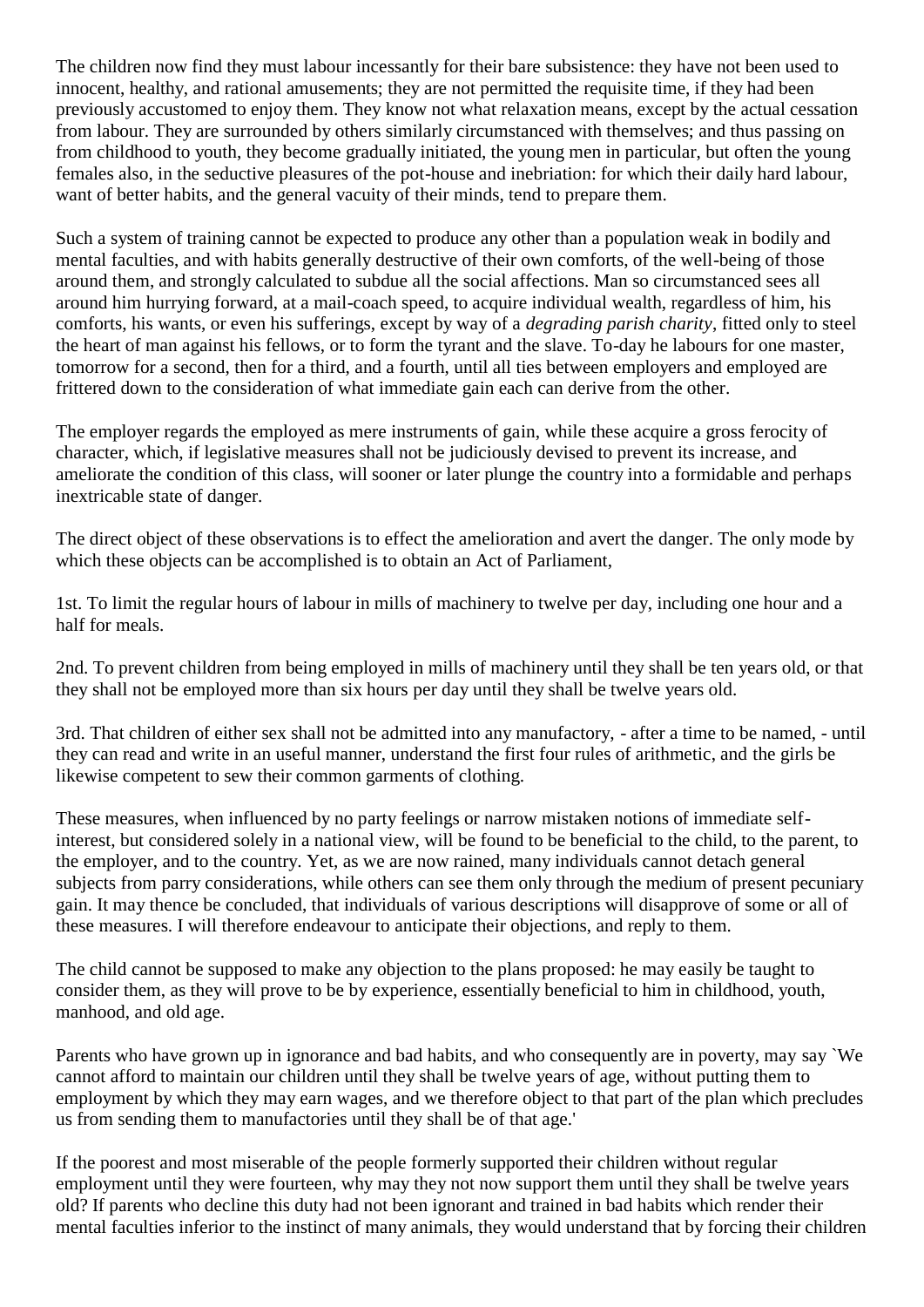to labour in such situations at a premature age, they place their offspring in circumstances calculated to retard their growth, and make them peculiarly liable to bodily disease and mental injury, while they debar them the chance of acquiring that sound robust constitution which otherwise they would possess, and without which they cannot much happiness, but must become a burthen to themselves, their friends, and their country. Parents by so acting also deprive their children of the opportunity of acquiring the habits of domestic life, without a knowledge of which high nominal wages can procure them but few comforts, and without which among the working classes very little domestic happiness can be enjoyed.

Children thus prematurely employed are prevented from acquiring any of the common rudiments of book learning; but in lieu of this useful and valuable knowledge, they are likely to acquire the most injurious habits by continually associating with those as ignorant and as ill instructed as themselves. And thus it may be truly said, that for every penny gained by parents from the premature labour of their offspring, they sacrifice not only future pounds, but also the future health, comfort, and good conduct of their children; and unless this pernicious system shall be arrested by the introduction of a better, the evil is likely to extend, and to become worse through every succeeding generation.

I do not anticipate any objection from employers to the age named for the admittance of children into their manufactories; or to children being previously trained in good habits and the rudiments of common learning; for, upon an experience abundantly sufficient to ascertain the fact, I have uniformly found it to be more profitable to admit children to constant daily employment at ten years old, than at any earlier period; and that those children, or adults, who had been the best taught, made the best servants, and were by far the most easily directed to do everything that was right and proper for them to perform. The proprietors of expensive establishments may object to the reduction of the *now* customary hours of labour. The utmost extent however of their argument is, that the rent or interest of the capital expended in forming the establishment is chargeable on the quantity of its produce; - and if, instead of being permitted to employ their work-people within their manufactories so long as human nature can be tempted to continue its exertions, say for fourteen or fifteen hours per day, they shall be restricted to twelve hours of labour per day from their work-people, then the prime cost of the article which they manufacture will be increased by the greater proportion of rent or interest which attaches to the smaller quantity produced. If, however, this law shall be, as it is proposed, general over England, Scotland, and Ireland, whatever difference may ultimately arise in the prime cost of the articles produced in these manufactories, will be borne by the consumers, and not by the proprietors of such establishments. And, in a national view, the labour which is exerted twelve hours per day will be obtained more economically than if stretched to a longer period.

I doubt, however, whether any manufactory, so arranged as to occupy the hands employed in it twelve hours per day, will not produce its fabric, even to the immediate proprietor, nearly if not altogether as cheap as those in which the exertions of the employed are continued to fourteen or fifteen hours per day.

Should this, however, not prove to be the case to the extent mentioned, the improved health, the comforts, useful acquirements of the population, and the diminution of poors-rates, naturally consequent on this change in the manners and habits of the people, will amply compensate to the country for a mere fractional addition to the prime cost of any commodity.

And is it to be imagined that the British Government will ever put the chance of a trivial pecuniary gain of a few, in competition with the solid welfare of so many millions of human beings?

The employer cannot be injured by being obliged so to act towards his labourers as, for the interest of the country, he should act. Since the general introduction of expensive machinery, human nature has been forced far beyond its average strength; and much, very much private misery and public injury are the consequences.

It is indeed a measure more to be deplored in a national view than almost any other that has occurred for many centuries past. It has deranged the domestic habits of the great mass of the people. It has deprived them of the time in which they might acquire instruction, or enjoy rational amusements. It has robbed them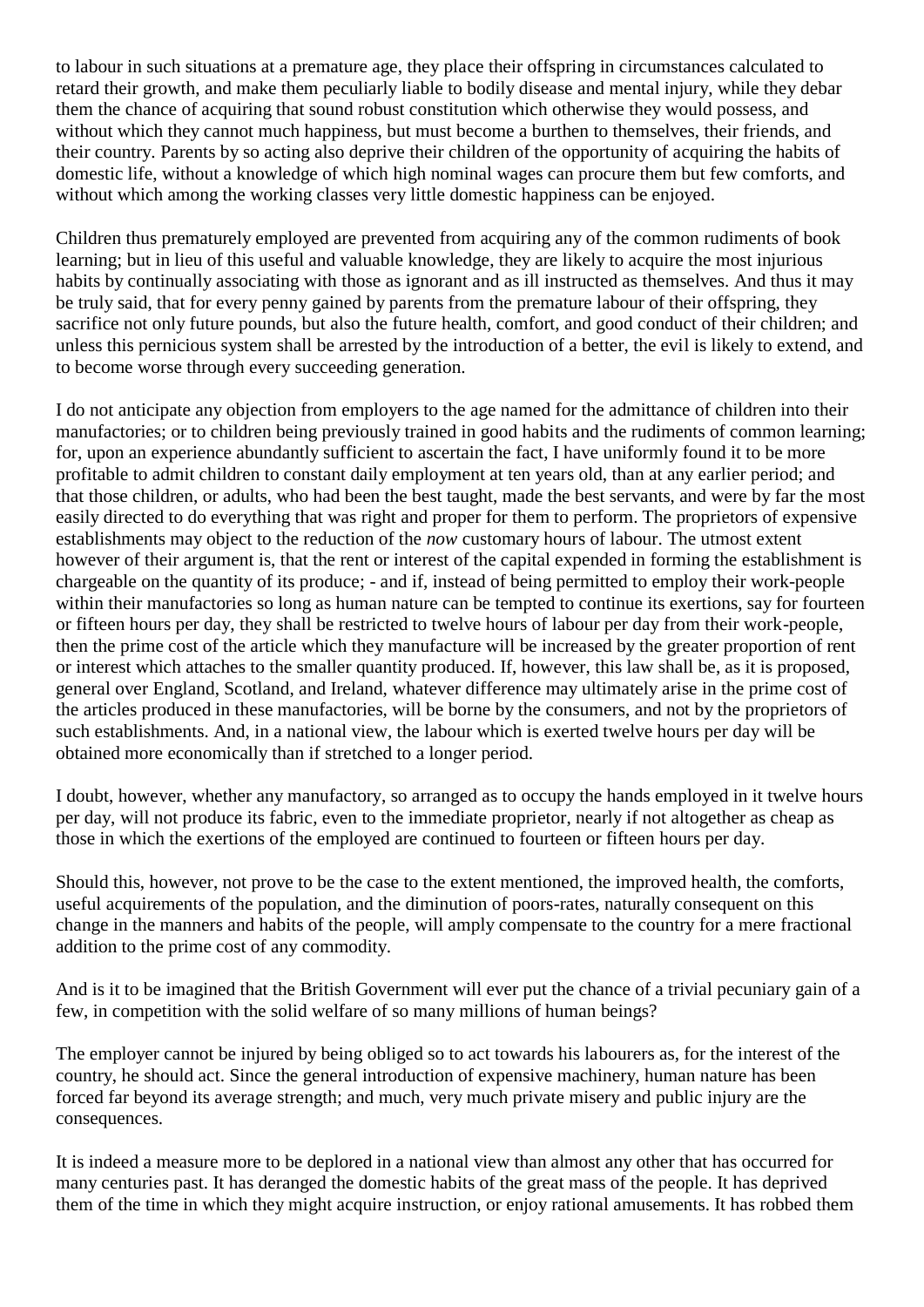of their substantial advantages, and, by leading them into habits of the pot-house and inebriation, it has poisoned all their social comforts.

Shall we then make laws to imprison, transport, or condemn to death, those who purloin a few shillings of our property, injure any of our domestic animals, or even a growing twig; and shall we not make laws to restrain those who otherwise will not be restrained in their desire for gain, from robbing, in the pursuit of it, millions of our fellow creatures of their health, - their time for acquiring knowledge and future improvement, - of their social comforts, - and of every rational enjoyment? This system of proceeding cannot continue long; - it will work its own cure by the practical evils which it creates, and that in a most dangerous way to the public welfare, if the Government shall not give it a proper direction.

The public, however, are perhaps most interested in that part of the plan which recommends the training and educating of the lower orders under the direction and at the expense of the country. And it is much to be wished that the extended substantial advantages to be derived from this measure were more generally considered and understood, in order that the mistaken ideas which now exist regarding it, in the most opposite quarters, may be entirely removed.

A slight general knowledge of the past occurrences of the world, with some experience of human nature as it appears in the little sects and parties around us, is sufficient to make it evident to those, not very much misinstructed from infancy, that children may be taught any habits and any sentiments; and that these, with the bodiy and mental propensities and faculties existing at birth in each individual, combined with the general circumstances in which he is placed, constitute the whole character of man.

It is thence evident that human nature can be improved and formed into the character which it is for the interest and happiness of all it should possess, solely by directing the attention of mankind to the adoption of legislative measures judiciously calculated to give the best habits and most just and useful sentiments to the rising generation; and in an especial manner to those who are placed in situations which, without such measures, render them liable to be taught the worst habits and the most useless and injurious sentiments.

I ask those who have studied the science of government upon those enlightened principles which alone ought to influence the statesman - What is the difference, in a national view, between an individual trained in habits which give him health, temperance, industry, correct principles of judging, foresight, and general good conduct; and one trained in ignorance, idleness, intemperance, defective powers of judging, and in general vicious habits? Is not one of the former of more real worth and political strength to the state than many of the latter?

Are there not many millions in the British dominions in whom this difference can be made? And if a change which so essentially effects the well-being of those individuals, and, through them, of every member of the empire, may be made, is it not the first duty of the government and the country to put into immediate practice the means which can effect the change?

Shall then such important measures be waived, and the best interests of this country compromised, because one party wishes its own peculiar principles to be forced on the young mind; or because another is afraid that the advantages to be derived from this improved system of legislation will be so great as to give too much popularity and influence to the Ministers who shall introduce it?

The termination of such errors in practice is, I trust, near at hand, and then Government will be no longer compelled to sacrifice the well-doing and the well-being of the great mass of the people and of the empire, to the prejudices of comparatively a few individuals, trained to mistake even their own security and interests.

Surely a measure most obviously calculated to render a greater benefit to millions of our fellow-creatures than any other ever yet adopted, cannot be much longer suspended because one party in the state may erroneously suppose it would weaken their influence over the public mind unless that party shall alone direct that plan; but which direction, it is most obvious, the intelligence of the age will not commit to any party exclusively. Or because others, trained in very opposite principles, may imagine that a national system of